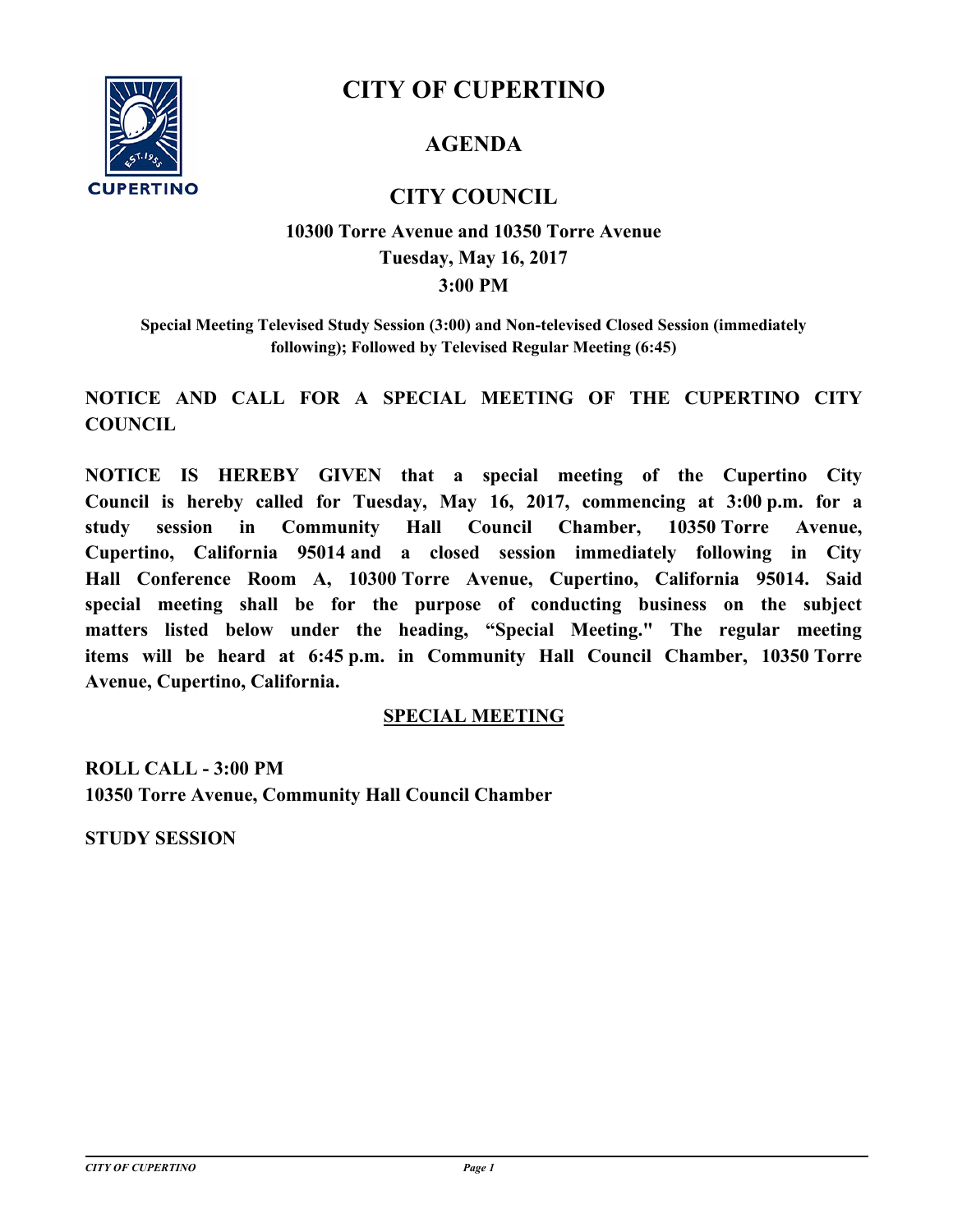**1.** [Subject: Study session regarding the Proposed Fiscal Year 2017-2018 Budget](http://cupertino.legistar.com/gateway.aspx?m=l&id=3594)

Recommended Action:Conduct the Budget study session

- A. Budget Message/Overview of FY 2017-2018 Proposed Budget
- B. Review of Pass-through Revenues/Expenses
- C. Departmental Budgets:
- \* Council and Commissions
- \* Administration
- \* Law Enforcement
- \* Innovation & Technology
- \* Administrative Services
- \* Recreation and Community Services
- \* Planning and Community Development
- \* Public Works
- D. 5 Year Capital Improvment Program (CIP)
- E. Questions and Answers
- F. Public Comments
- G. Council Comments
- [A Organization Chart](http://cupertino.legistar.com/gateway.aspx?M=F&ID=debecaa4-a4d7-43fe-828e-0cde0366e2ee.pdf)
- [B City Officials and Commissions and Committee's DIrectory](http://cupertino.legistar.com/gateway.aspx?M=F&ID=8f116fa8-dd8a-4362-8751-f0313b9bb1ef.pdf)
- [C Budget Message](http://cupertino.legistar.com/gateway.aspx?M=F&ID=eda9ba4a-654a-40e6-8287-ebe6908494e9.pdf)
- [D Budget Guide](http://cupertino.legistar.com/gateway.aspx?M=F&ID=26cef2ae-085d-439a-a13a-794a41016b3f.pdf)
- [E Community Profile](http://cupertino.legistar.com/gateway.aspx?M=F&ID=d90f2ea2-f924-40de-a41f-aa1208288322.pdf)
- [F Financial Policies and Schedules](http://cupertino.legistar.com/gateway.aspx?M=F&ID=09ff7e95-2ee6-4a10-8a68-d6a010e28317.pdf)
- [G Council and Commissions](http://cupertino.legistar.com/gateway.aspx?M=F&ID=212a6ecc-bef8-4aa1-a893-23aea1f9ed7a.pdf)
- [G1 Community Funding apps for 2017-18](http://cupertino.legistar.com/gateway.aspx?M=F&ID=f1baabef-b59f-42dd-8382-98e925896f6c.pdf)
- [H Administration](http://cupertino.legistar.com/gateway.aspx?M=F&ID=9b850f9f-ecc0-4b58-ba41-fb77393bbc22.pdf)
- [I Law Enforcement](http://cupertino.legistar.com/gateway.aspx?M=F&ID=2f0ccf70-c542-4337-8b69-43bc246921a6.pdf)
- [J Innovation & Technology](http://cupertino.legistar.com/gateway.aspx?M=F&ID=2123f87d-0081-4a0e-993a-7bd2810b17f6.pdf)
- [K Administrative Services](http://cupertino.legistar.com/gateway.aspx?M=F&ID=6c18e5fe-edfe-432e-8d7f-68baa31d904b.pdf)
- [L Recreation and Community Services](http://cupertino.legistar.com/gateway.aspx?M=F&ID=716a989c-6426-481e-9f7b-514ec08ff75c.pdf)
- [M Planning and Community Development](http://cupertino.legistar.com/gateway.aspx?M=F&ID=b9675806-92ec-4f42-8183-38fc2e04dde5.pdf)
- [N Public Works](http://cupertino.legistar.com/gateway.aspx?M=F&ID=9adb427c-ecfd-4dd2-8d6f-53eea01db0b9.pdf)
- [O Non Departmental](http://cupertino.legistar.com/gateway.aspx?M=F&ID=8d457b3c-9617-4c68-9bfc-643a02076b53.pdf)
- [P Personnel Schedules](http://cupertino.legistar.com/gateway.aspx?M=F&ID=62c48c7b-1cdd-428c-b572-a77c89462dc7.pdf)
- [Q Capital Improvments](http://cupertino.legistar.com/gateway.aspx?M=F&ID=1146c551-f35f-4d86-9487-05c833c55cb8.pdf)

### **CLOSED SESSION - Immediately following the study session 10300 Torre Avenue, City Hall Conference Room A**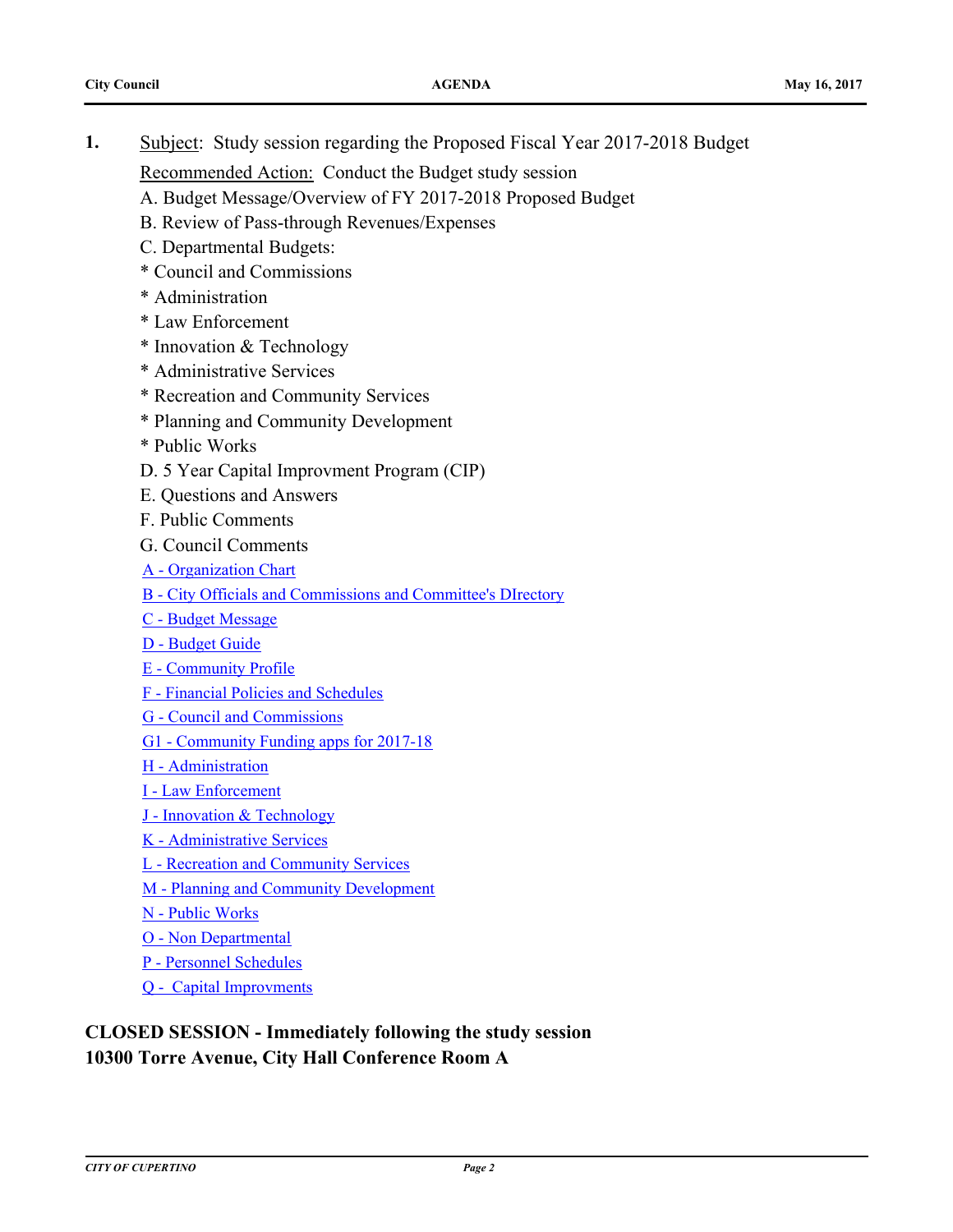**2.** Subject: Conference with Legal Counsel-Existing Litigation pursuant to Paragraph (1) of subdivision (d) of Government Code Section 54956.9. Name of case: City of Saratoga; City of Cupertino; Town of Los Gatos v. California [Department of Transportation, et al., Santa Clara County Superior Court Case No.](http://cupertino.legistar.com/gateway.aspx?m=l&id=3818)  115CV281214.

#### **ADJOURNMENT**

#### **REGULAR MEETING**

### **PLEDGE OF ALLEGIANCE - 6:45 PM 10350 Torre Avenue, Community Hall Council Chamber**

#### **ROLL CALL**

#### **CEREMONIAL MATTERS AND PRESENTATIONS**

- **1.** [Subject: Proclamation for Public Works Week on May 21-27, 2017](http://cupertino.legistar.com/gateway.aspx?m=l&id=3726) Recommended Action:Present Proclamation
- **2.** [Subject: Proclamations recognizing Cupertino Green Businesses for their](http://cupertino.legistar.com/gateway.aspx?m=l&id=3737)  contribution to the health of our community Recommended Action:Present Proclamations
- **3.** [Subject: Present certificates and awards for the Cupertino Historical Society's 3rd](http://cupertino.legistar.com/gateway.aspx?m=l&id=3777) Annual History Scholarship Award Contest Recommended Action:Present certificates and awards for the Cupertino Historical Society's 3rd Annual History Scholarship Award Contest
- **4.** [Subject: Presentation by Cupertino-Hsinchu Sister City Association \(CHSCA\)](http://cupertino.legistar.com/gateway.aspx?m=l&id=3807) regarding its recent Cupertino Student Delegate trip to Hsinchu City, Taiwan Recommended Action:Receive presentation by Cupertino-Hsinchu Sister City Association (CHSCA) regarding its recent Cupertino Student Delegate trip to Hsinchu City, Taiwan
- **5.** [Subject: Commendations and presentations from the 2017 Hackathon Winners](http://cupertino.legistar.com/gateway.aspx?m=l&id=3816) Recommended Action:Present commendations and accept the presentations from the five winning teams: Volunteer X, Hood Watch, Walk With Me, Connected Carpool, and Charity Channel

#### **POSTPONEMENTS**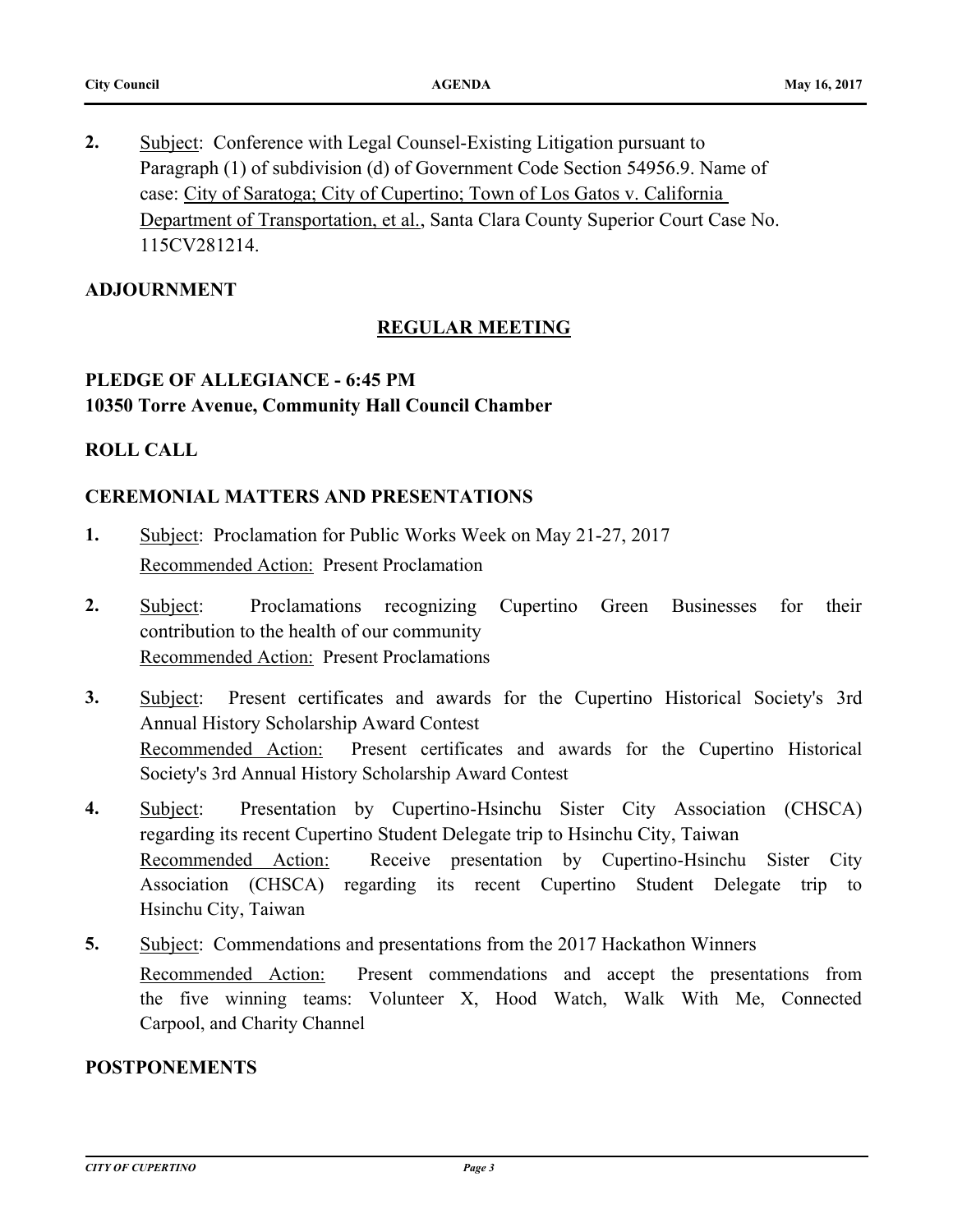#### **ORAL COMMUNICATIONS**

*This portion of the meeting is reserved for persons wishing to address the council on any matter not on the agenda. Speakers are limited to three (3) minutes. In most cases, State law will prohibit the council from making any decisions with respect to a matter not listed on the agenda.*

#### **CONSENT CALENDAR**

*Unless there are separate discussions and/or actions requested by council, staff or a member of the public, it is requested that items under the Consent Calendar be acted on simultaneously.*

**6.** [Subject: Approve the May 2 City Council minutes](http://cupertino.legistar.com/gateway.aspx?m=l&id=3271)

Recommended Action:Approve the May 2 City Council minutes

[A - Draft Minutes](http://cupertino.legistar.com/gateway.aspx?M=F&ID=ad4ec167-9340-4b21-8e5c-fb1346c3c205.docx)

**7.** [Subject: Treasurer's Investment Report for Quarter Ending March, 2017](http://cupertino.legistar.com/gateway.aspx?m=l&id=3791)

Recommended Action:Accept the Report

[Staff Report](http://cupertino.legistar.com/gateway.aspx?M=F&ID=0a9306f7-decc-4233-a2e0-6d8361a62f7c.pdf) [A - Investment Portfolio](http://cupertino.legistar.com/gateway.aspx?M=F&ID=d8015d61-4d13-40a3-9907-e32d2e9a9f29.pdf) [B - Wells Fargo Value Comparion Report QE March 2017](http://cupertino.legistar.com/gateway.aspx?M=F&ID=feee8aee-8033-4680-8563-1f5816d8bb18.pdf) [C - Supplemental Portfolio Analysis](http://cupertino.legistar.com/gateway.aspx?M=F&ID=016d0813-a81f-46d4-82e0-d5eded8b8ffa.pdf)

**8.** [Subject: Designation of appointees to the Association of Bay Area Governments](http://cupertino.legistar.com/gateway.aspx?m=l&id=3058)  (ABAG) Plan Board of Directors Recommended Action:Adopt Resolution No. 17-046 rescinding Resolution No. 6864 and Appointing Directors to ABAG Plan Corporation on Behalf of the City of Cupertino [Staff Report](http://cupertino.legistar.com/gateway.aspx?M=F&ID=d4bfdab7-55bb-4e90-9495-648d774547b5.docx)

[A - Draft Resolution](http://cupertino.legistar.com/gateway.aspx?M=F&ID=a34a3a3e-75f0-4b05-9903-32b12611551d.doc)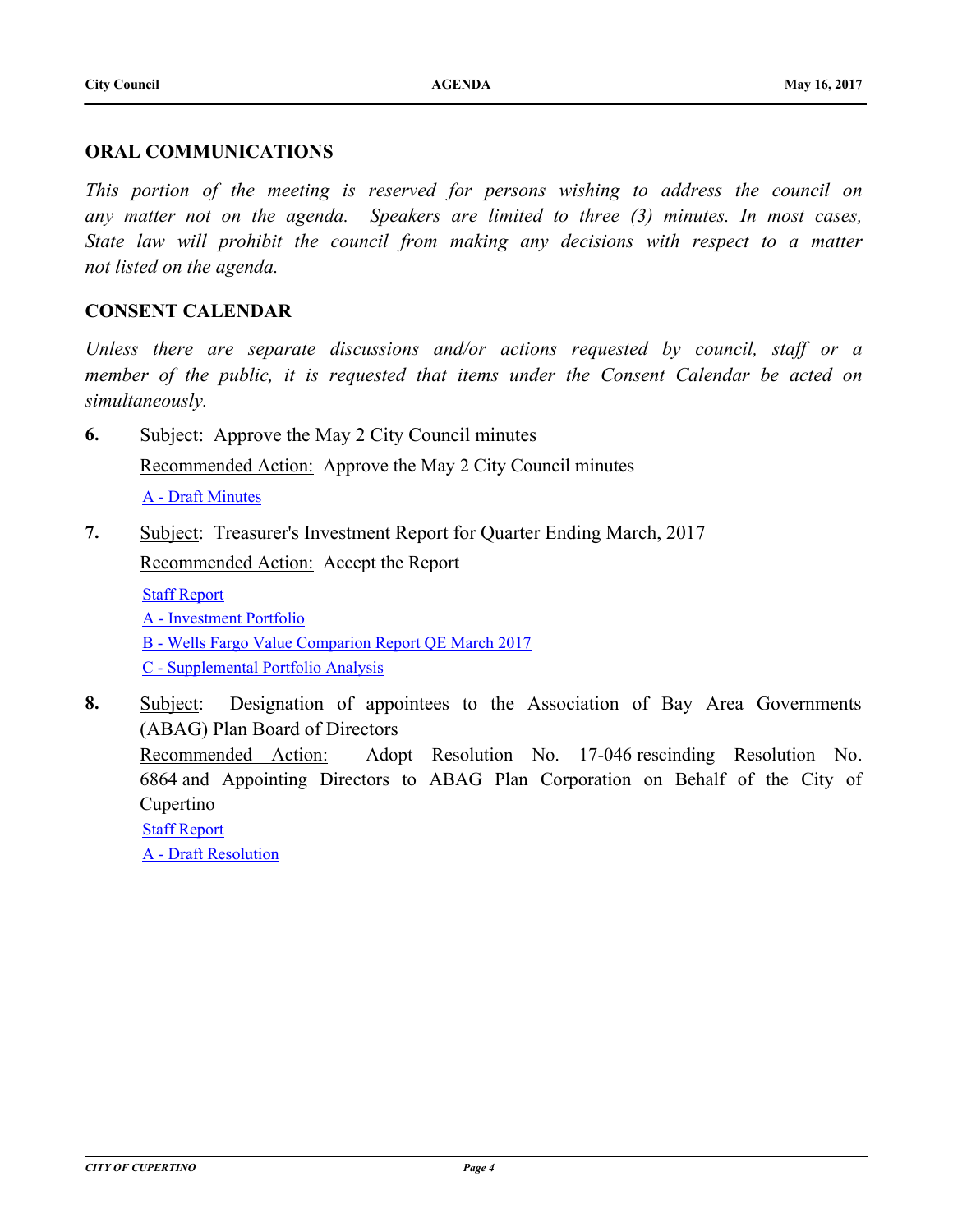**9.** [Subject: Approve the Third Quarter Financial Report and recommended budget](http://cupertino.legistar.com/gateway.aspx?m=l&id=3536)  adjustments for Fiscal Year 2016-2017 Recommended Action:1. Accept the City Manager's Third Quarter Financial Report

for FY 2016-17

- 2. Approve the Third Quarter adjustments for FY 2016-17 as described in the Third Quarter Financial Report
- 3. Adopt Resolution No. 17-047, approving Third Quarter budget adjustments [Staff Report](http://cupertino.legistar.com/gateway.aspx?M=F&ID=26edab31-0b83-46df-b38c-9a8307245faa.doc)

[A - Draft Resolution](http://cupertino.legistar.com/gateway.aspx?M=F&ID=c831137e-da95-4a6f-897a-368100f271d1.docx)

[B - Third Quarter Financial Report](http://cupertino.legistar.com/gateway.aspx?M=F&ID=965caf07-6677-4d14-a5a9-ffa1eb1067a3.docx)

[C - Performance Measures for each department](http://cupertino.legistar.com/gateway.aspx?M=F&ID=79262f4c-ab1e-4ea6-a781-71229ef8f104.pdf)

[D - Budget Journal for Proposed Adjustments](http://cupertino.legistar.com/gateway.aspx?M=F&ID=03c8a756-e687-4f70-8e6a-f6001d9a33a9.pdf)

**10.** [Subject: Establishment of Friendship City Relationships](http://cupertino.legistar.com/gateway.aspx?m=l&id=3855)

Recommended Action:Review and consider five (5) applications establishing Friendship City relationships with Beijing, People's Republic of China; Guangzhou, People's Republic of China; Guiyang, People's Republic of China; Huizhou, People's Republic of China; and Xuzhou, People's Republic of China.

[Staff Report](http://cupertino.legistar.com/gateway.aspx?M=F&ID=e8c07ca9-132e-488d-b827-9b45164cb52e.docx)

[A - Beijing Friendship City Application](http://cupertino.legistar.com/gateway.aspx?M=F&ID=495a4888-c429-4247-8ae8-0060bd630c84.pdf)

[B – Guangzhou Friendship City Application](http://cupertino.legistar.com/gateway.aspx?M=F&ID=6468c70d-f98c-4ad2-93d5-90f09e97aac8.docx)

[C – Guiyang Friendship City Application](http://cupertino.legistar.com/gateway.aspx?M=F&ID=af82fbef-7e13-4dfe-aa96-c8a80f80bf35.docx)

[D – Huizhou Friendship City Application](http://cupertino.legistar.com/gateway.aspx?M=F&ID=b393dc60-0abc-48f8-ba22-eb4dcd70f998.docx)

- [E Xuzhou Friendship City Application](http://cupertino.legistar.com/gateway.aspx?M=F&ID=27ab3b6e-07bf-402c-aa80-b0ef70b4b977.docx)
- **11.** [Subject: Award a Contract to Hello Housing to administer the City's Below](http://cupertino.legistar.com/gateway.aspx?m=l&id=3773) Market Rate (BMR) Housing Program funded through the City's BMR Affordable Housing Fund (AHF)

Recommended Action:1. Adopt Resolution No. 17-048; recommending approval of the FY 2017-18 consultant for Below Market Rate (BMR) Program Administration to City Council for final adoption

[Staff Report](http://cupertino.legistar.com/gateway.aspx?M=F&ID=a9befe60-4db6-45d2-8ba0-e446b3ce4240.doc)

- [A Draft Resolution](http://cupertino.legistar.com/gateway.aspx?M=F&ID=6531f7f2-68ea-4f8d-87ea-693c5bb17984.doc)
- [B RFQ BMR Housing Program Administration](http://cupertino.legistar.com/gateway.aspx?M=F&ID=5413bc78-79f6-4ae5-b2d9-f6ea8d3fb6fd.pdf)
- [C Hello Housing Proposal](http://cupertino.legistar.com/gateway.aspx?M=F&ID=42c90c4d-0f32-45dd-837c-c59b25ec0cdd.pdf)

[D - Housing Commission Resolution 17-01](http://cupertino.legistar.com/gateway.aspx?M=F&ID=563ae11e-3b49-4fa3-b1ce-98c0f0bd01a6.doc)

### **SECOND READING OF ORDINANCES**

## **PUBLIC HEARINGS**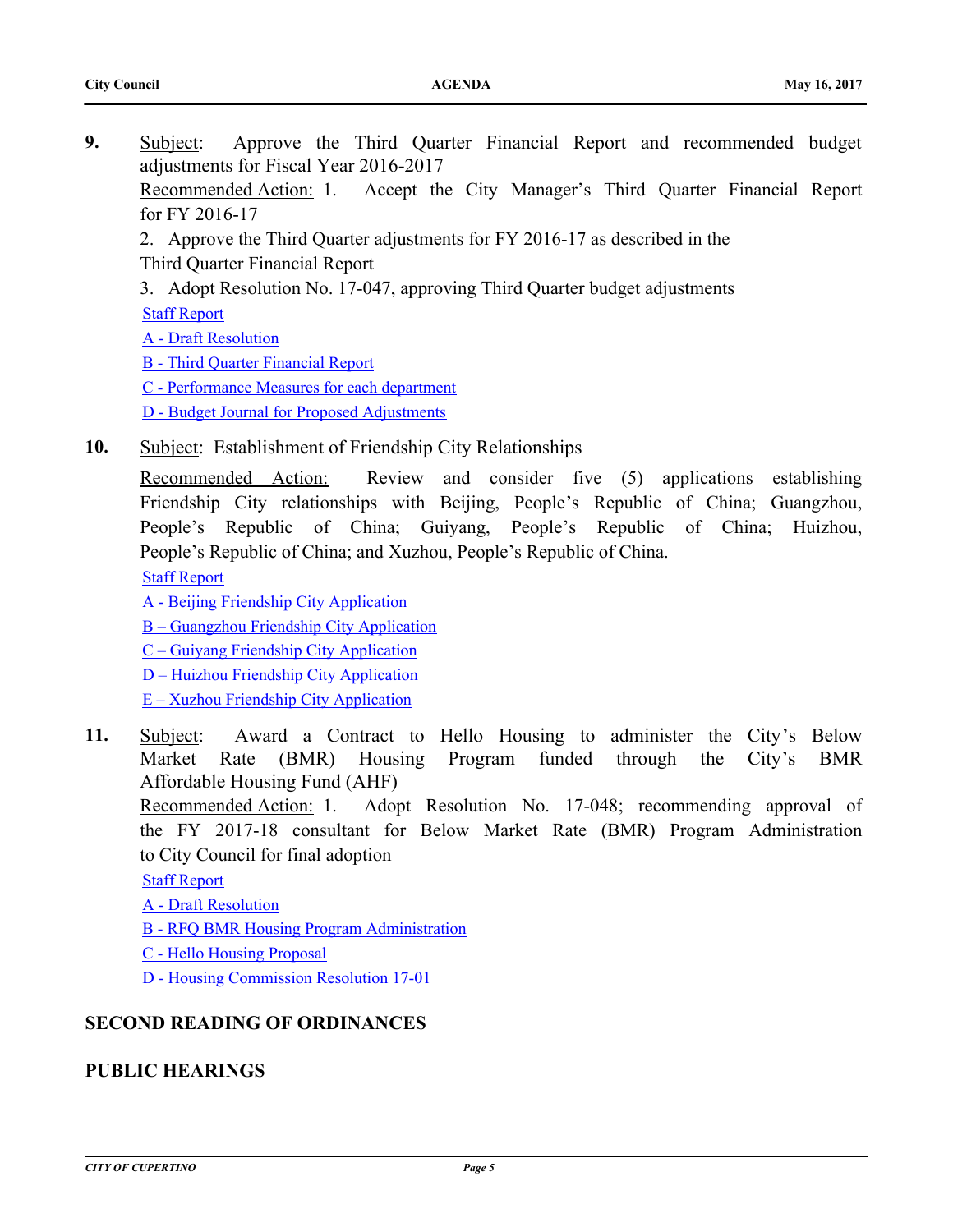#### **ORDINANCES AND ACTION ITEMS**

**12.** [Subject: Community-centered process on a plan for Vallco](http://cupertino.legistar.com/gateway.aspx?m=l&id=3811)

Recommended Action:That the City Council:

1. Provide direction regarding the initial phase of a community-centered process on a plan for Vallco; and

2. Approve an increase to the Fiscal Year 2016-17 Planning and Community Development- Mid to Long Range program budget of \$25,000 for the first phase [Staff Report](http://cupertino.legistar.com/gateway.aspx?M=F&ID=d8290385-0bd5-438b-949a-cddd3d0987a3.docx)

**13.** [Subject: Three Small Cell License Agreements with 1\) Crown Castle Ng West,](http://cupertino.legistar.com/gateway.aspx?m=l&id=3724) LLC; 2) Mobilitie, LLC: and 3) GTE Mobilnet of California Limited Partnership, d/b/a Verizon Wireless.

Recommended Action:Authorize the City Manager to enter into Small Cell License Agreements with Crown Castle Ng West, LLC; Mobilitie, LLC; and GTE Mobilnet of California Limited Partnership, d/b/a Verizon Wireless.

[Staff Report](http://cupertino.legistar.com/gateway.aspx?M=F&ID=85e31645-8eff-42ae-a1be-5e763b332cc3.doc)

[A - Small Cell License Agreement - Mobilitie, LLC](http://cupertino.legistar.com/gateway.aspx?M=F&ID=4c83bb7c-bf33-481d-b360-a0cff78383ba.pdf)

[B - Small Cell License Agreement - Crown Castle Ng West, LLC](http://cupertino.legistar.com/gateway.aspx?M=F&ID=fa5b5c5c-1b55-4cad-abe8-6c824e21f601.pdf)

C - Small Cell License Agreement - GTE Mobilnet of California Limited

[D - Exhibit of preferred Small Cell Pole Replacement Design Concepts](http://cupertino.legistar.com/gateway.aspx?M=F&ID=9acd6182-fcfc-4903-8459-befc9be0dc17.pdf)

**14.** [Subject: Comprehensive Financial Reports for Fiscal Year 2015-16](http://cupertino.legistar.com/gateway.aspx?m=l&id=3621)

Recommended Action:Accept the City Financial Reports for Fiscal Year ending June 30, 2016

[Staff Report](http://cupertino.legistar.com/gateway.aspx?M=F&ID=6a23377a-05b6-4159-b000-bc30899936db.docx)

- [A Comprehensive Annual Financial Report FY 2015-16](http://cupertino.legistar.com/gateway.aspx?M=F&ID=7079d211-d85b-4464-9e45-a6f39386a234.pdf)
- [B Memorandum of Internal Control and Required Communications](http://cupertino.legistar.com/gateway.aspx?M=F&ID=fc61b277-9139-4ba4-bad4-fac943d2c57c.pdf)
- [C Independent Accountant's Report on the City of Cupertino Investment](http://cupertino.legistar.com/gateway.aspx?M=F&ID=1e74ee7e-00b3-4668-b50d-814bd2c74050.pdf)
- [D Site Systems and Bank Processes](http://cupertino.legistar.com/gateway.aspx?M=F&ID=67b28d82-b4db-403c-b0c9-417c00d2f16f.pdf)

#### **REPORTS BY COUNCIL AND STAFF**

**15.** [Subject: Report on Committee assignments and general comments](http://cupertino.legistar.com/gateway.aspx?m=l&id=3249) Recommended Action:Report on Committee assignments and general comments

#### **ADJOURNMENT**